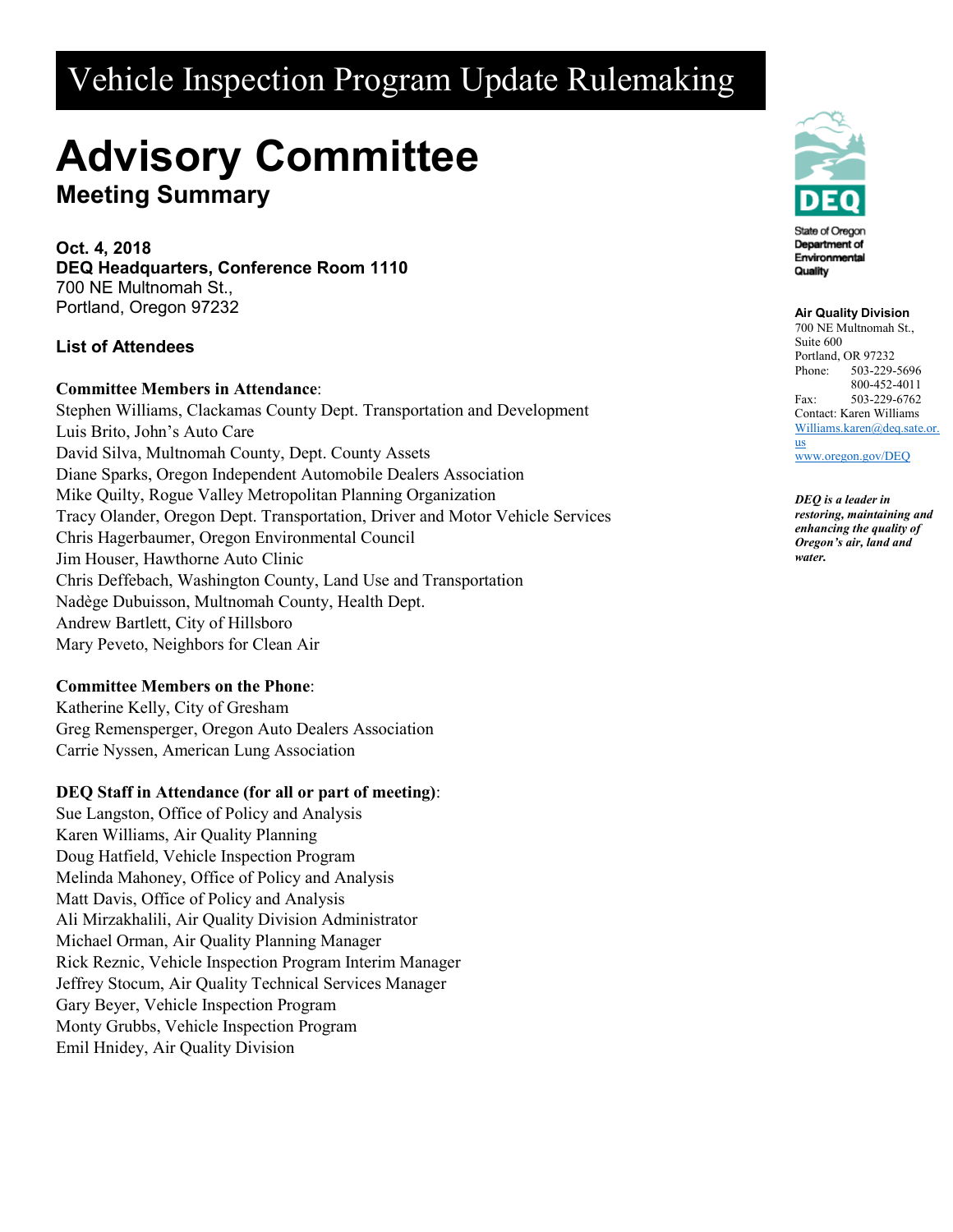# **Summary of Advisory Committee Input**

- The proposed fee increase for a Vehicle Inspection Program-issued certificate of compliance will have a fiscal impact.
- The extent of the fiscal impact includes motorists and businesses with vehicles registered in the Portland and Medford inspection areas, auto dealerships participating in the mobile on site testing program and businesses testing vehicles in the DEQ Too program.
- The fiscal effect on parties paying the fee increase will be small.
- The fiscal effect of the fee increase in the Medford area will likely be perceived as greater than in the Portland area because Medford motorists have been paying a lower fee than Portland area motorists.
- One member indicated the proposed fee increase could have a significant adverse effect on small business.
- A suggestion for mitigating the adverse effect on small business, and independent auto dealers in particular, was allowing a discount for businesses having multiple vehicles tested.
- The Vehicle Inspection Program provides a positive fiscal impact by preventing emissions of air pollutants that adversely affect public health.

#### **Agenda Item: Welcome and Introductions**

Sue Langston, facilitator, opened the meeting. Division Administrator Ali Mirzakhalili welcomed and thanked advisory committee members. Sue asked advisory committee members in the room to introduce themselves and for advisory committee members on the phone to introduce themselves. Sue asked if any members of the public were in attendance or on the phone and no one responded. All DEQ staff in the room and on the phone introduced themselves.

Sue reviewed the purpose and scope of the advisory committee. The scope of the advisory committee includes proposed rule revisions for the Vehicle Inspection Program procedure updates and a fee increase. Out of scope for this rulemaking are VIP boundary changes, types of vehicles tested, or model years tested. The purpose of the advisory committee is to help DEQ evaluate the fiscal and economic effects of the proposed rule changes on individuals, businesses and small businesses. Sue indicated that the committee would discuss fiscal impacts, adverse impacts to small businesses, and ways to mitigate those impacts in the afternoon. She asked committee members to keep those questions in mind as they heard the morning's presentations. Sue walked through the committee charter with the members. Sue asked if committee members had any concerns about following the charter. No committee members expressed any concerns. Sue reviewed the agenda for the day.

# **Agenda Item: Presentation on VIP and the Clean Air Act**

Karen Williams presented an overview of federally regulated air pollutants, those most associated with vehicle emissions, and the national ambient air quality standards. In the mid-1970s and 1980s, air quality in the Portland and Medford areas of the state did not meet federal standards for ozone and carbon monoxide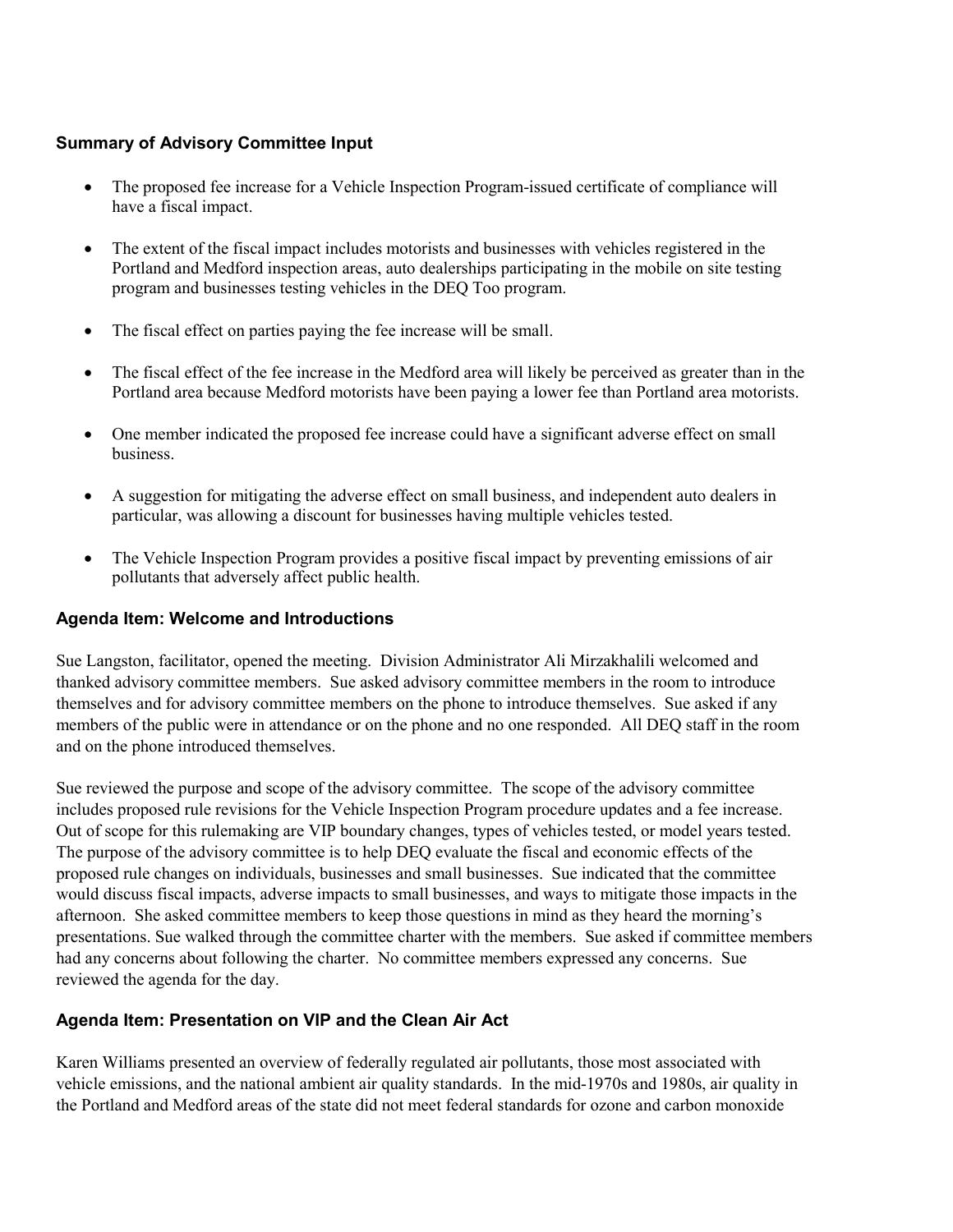and the Clean Air Act required that DEQ develop plans to reduce these pollutants. Areas not meeting national pollutant standards are subject to sanctions such as limitations on construction and federal funds. Once the areas were attaining standards, DEQ had to submit maintenance plans to EPA.

The vehicle inspection program is an important pollution control strategy in both the Portland and Medford implementation and maintenance plans. VIP began in Portland in 1975 and in Medford in 1986. EPA periodically reviews national air pollution standards and revises them in light of new environmental and health-related information. In 2015 EPA revised the ozone standard down from 75 parts per billion to 70 parts per billion; they considered values as low as 60 ppb. Karen showed two graphs of ozone measurements at multiple locations statewide  $(2007 - 2016)$ , showing that ozone measurements were less than the standard, though occasionally greater than 65 ppb. Karen shared information from an ODOT 2017 report and the Portland State Population and Research Center, suggesting that vehicles miles traveled and population in Oregon are expected to increase over the next several years. With these trends, Oregon is likely to see increasing vehicle emissions and coupled with hotter summers, DEQ expects we could see periodic ozone concentrations approaching the current standard. Keeping the control strategies we have in place may help us avoid this scenario.

#### **Questions/comments**

• Why are some areas that EPA has designated in attainment with national air quality standards, such as Portland, treated differently than areas that have always been in attainment? For example, why is vehicle testing still required in the Portland area even though the Portland area no longer violates the ozone standard?

**Response:** DEQ continues to implement pollution control strategies, such as VIP, even after an area attains national air quality standard to maintain compliance with those standards. These strategies are in our maintenance plan that EPA approved and if we were to remove a control strategy we'd not only need EPA's approval to do so, we would need to demonstrate that we could attain a similar pollution reduction with another strategy.

# **Agenda Item: VIP Operations Overview**

Doug Hatfield presented an overview of VIP's operations, procedures and program enhancements and innovations. VIP's inspection areas around Portland and Medford cover about one-third (1.3 million) of vehicles registered in the state. VIP's boundaries were based on census data that reflected commuter patterns in the two metropolitan areas. In the Portland area, there are six stations, none more than 25 miles from the boundary, and those stations tested more than 1 million vehicles in the last biennium. In Medford there is one station that tested over 100,000 vehicles in the last biennium. About 100 VIP staff fulfill various responsibilities of implementing this program: vehicle inspection, mobile on site testing, facilities and equipment maintenance, administration, and management. In coordination with Driver and Motor Vehicle Services, since 2006, DEQ has allowed motorists to renew their vehicle registrations at the same time they complete their vehicle test.

Vehicle testing is required biennially on vehicles 1975 and newer in the Portland inspection are and on vehicles 20 years old and newer in the Medford area. A new vehicle is exempt from testing in its first four model years. Gasoline vehicles 1996 and newer and diesel vehicles 1997 and newer, both up to 8,500 pounds, are tested by on board diagnostic computers. DEQ tests older vehicles with idle emission testing. Between 1996 and 2006, DEQ tested some vehicles with an enhanced test using dynamometers between 1996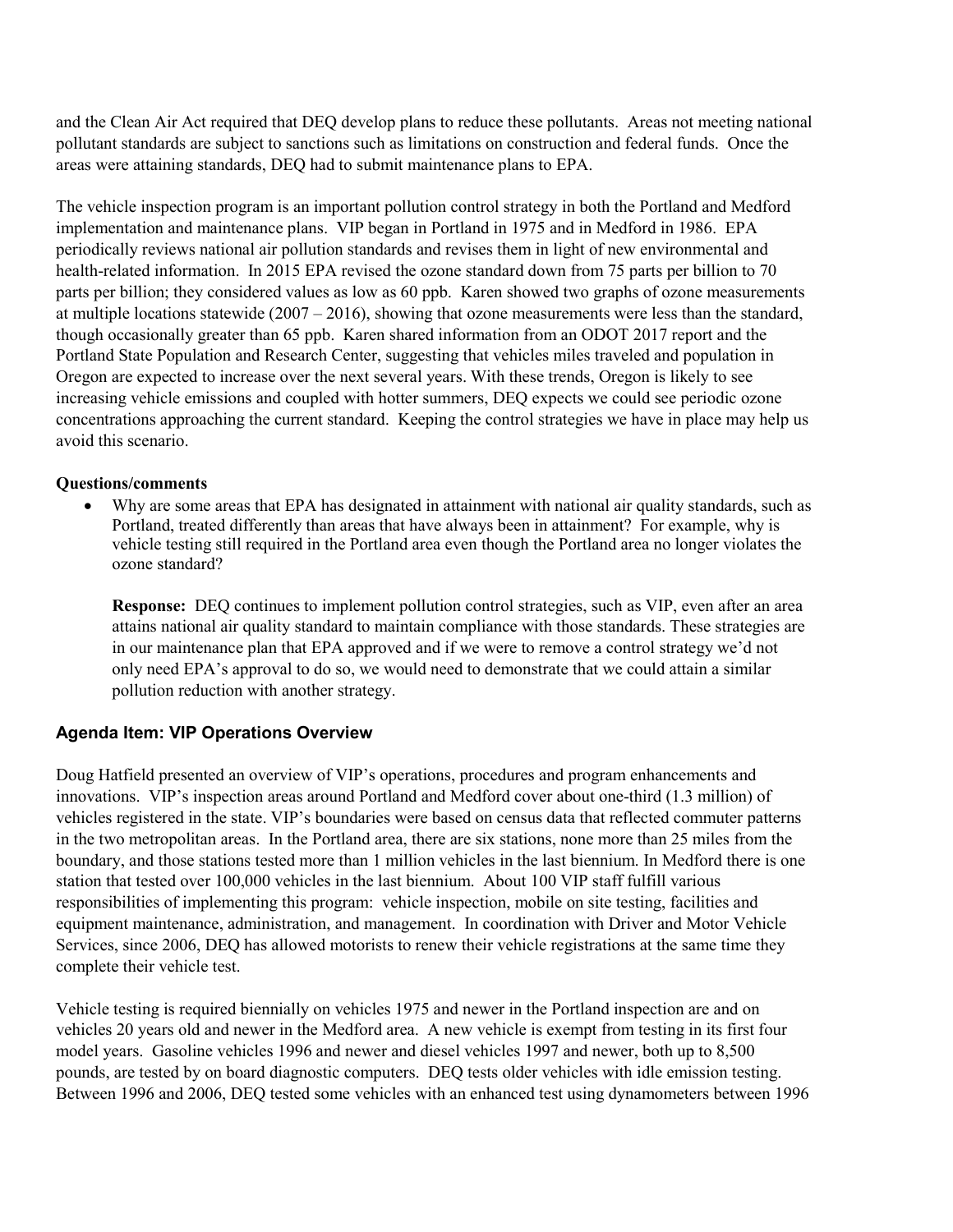and 2006, but this test was phased out as on board diagnostic testing was phased in. DEQ does not charge a certificate fee if a vehicle fails, but only when issuing a certificate of compliance.

DEQ had also introduced customer service innovations such as a self-service testing lanes, and last year, remote testing – called DEQ Too - that motorists can access at dozens of businesses in the Portland and Medford areas. In the last year, remote testing options account for about 2.5% of certificates sold. DEQ's VIP program receives thousands of positive customer comments each year, over 13,000 in 2017.

#### **Questions/comments**

• Who are the telematics providers DEQ is working with?

**Response:** There are five companies DEQ works with who provide different kinds of devices: shared type devices that can test many different types of cars are made by Applus Technologies and Fanlogic Corporation. Constantly connected devices, such as those installed in cars and used by insurance companies are made by Automatic, Jiffy Lube International and Azuga.

When is DEQ thinking of rolling this program out for fleets? Can fleets use their current systems in the DEQ Too program?

**Response:** DEQ would work with the fleet to make sure the devices they are using provide all the information DEQ needs. The DEQ Too website, [www.deqtoo.org,](http://www.deqtoo.org/) provides instructions for registering, the terms and conditions for entering an agreement to participate in the DEQ Too program, and specifications for telematics device providers.

• How does testing provided by partner businesses in the DEO Too program affect the number of tests completed at the DEQ Clean Air Stations?

**Response:** DEQ Too has made very little change percentage-wise to the number of vehicles coming into Clean Air Stations for testing. Last year, about 2.5% percent of certificates were issued via the DEQ Too program. This program has helped DEQ maintain customer service levels at the stations, even with increased numbers of cars needing testing.

Is there any testing for vehicles over 8,500 pounds?

**Response:** Yes. Gasoline vehicles exceeding 8,500 pounds are tested. Diesel vehicles are only tested up to 8,500 pounds.

# **Agenda Item: Proposed Rule Revisions – Procedure Updates**

Karen Williams reviewed with committee members the hand-out titled, "Draft Rules Revision Overview," which was also posted on the Advisory Committee website. Karen noted that although the advisory committee was primarily a fiscal advisory committee to evaluate the impacts of the fee increase, that rule revisions will also include language clean-up and procedural changes in OAR 340-256, the rules pertaining to motor vehicles. DEQ doesn't expect those changes to have a fiscal impact but still wanted to present those changes to the advisory committee for their opinion and comment. Karen committed to advisory committee members that she would send them a "red-lined" version of the rule changes at least three days before the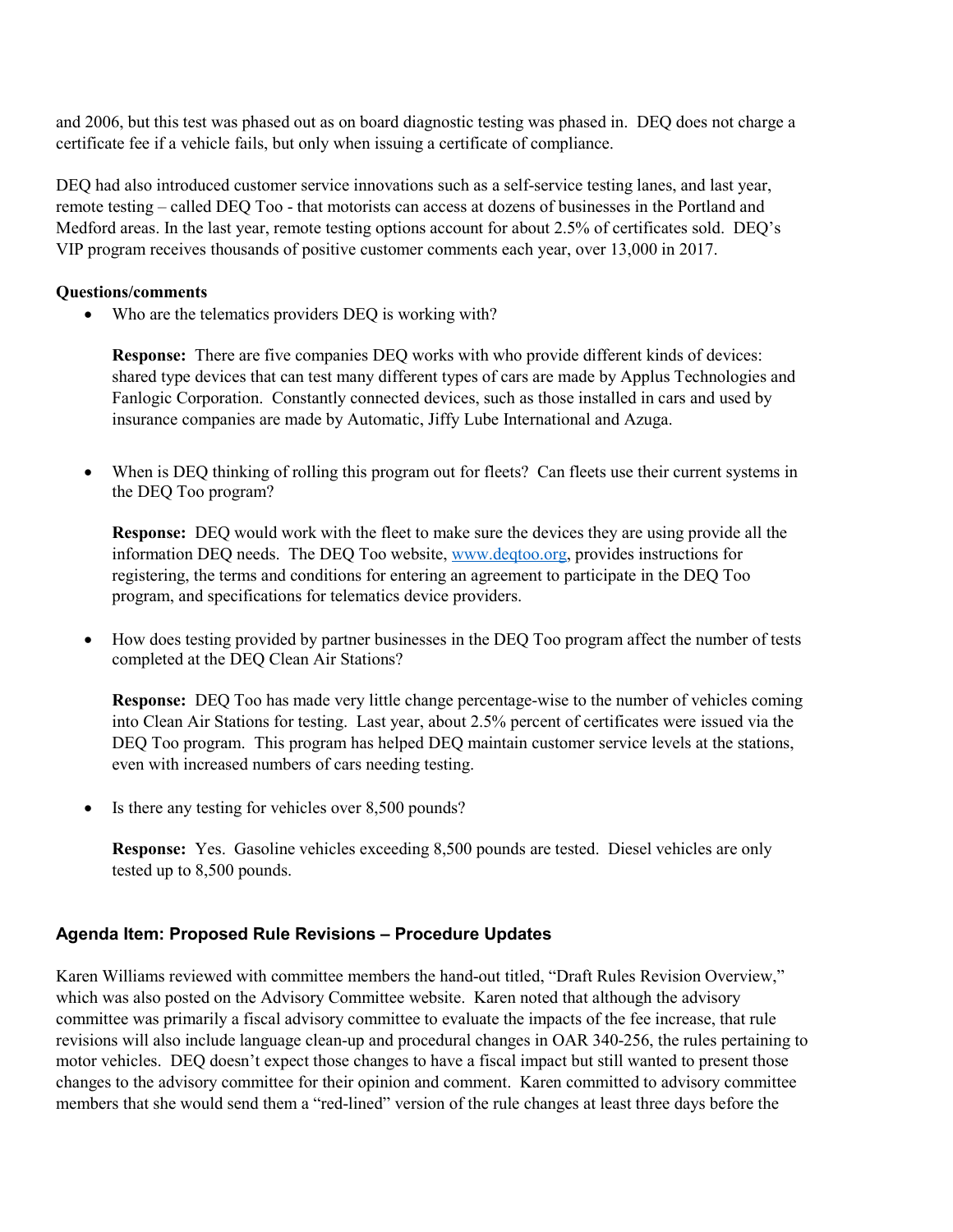public comment period opened. The public comment period would be open for at least four weeks after that, for advisory committee members, or any member of the public, to submit comments. The proposed revisions include:

- Requesting EPA approval of any revised rules in DEQ's State Implementation Plan
- Deleting language relating to the enhanced dynamometer test, no longer performed.
- Deleting language relating to noise testing.
- A fee increase for a certificate of compliance.
- Definitions added, deleted or updated to reflect current fleet characteristics and operations.
- Typographical and numerical corrections.
- Updating references and procedures to reflect current operations.
- Substitution of plain language where possible.

No committee member had a question or comment.

# **Agenda Item: VIP Outputs and Environmental Outcomes**

Karen Williams presented an overview of the outputs and outcomes of VIP, including the pollution prevention the program accomplishes. In 2017, VIP tested over 480,000 cars in Portland and more than 49,000 in Medford. DEQ inspections find that overall, approximately 6 percent of these vehicles do not have properly functioning pollution control systems, and that the more miles a vehicle has on it, the more likely it is to have problems with pollution control equipment. Karen showed a graph of vehicles tested in Portland in 2017, depicting decreasing failure rate with newer model years – newer model years being a surrogate for fewer miles on the vehicle. But, the real emission benefits from VIP come from the vehicle maintenance motorists take care of before they bring their vehicles in for testing – when the "check engine" light illuminates on their dashboard. Karen presented a graph showing results that VIP downloaded from vehicles' onboard computers. OBD codes are typically "cleared" when a vehicle's emission control system is repaired. The graph showed a sharp increase in the number of cleared codes -- accounting for 22% of the vehicles tested -- within three months of a vehicle's DEQ test, right around the time DMV mails registration renewals. Based on this information, DEQ believes that a significant benefit of the vehicle inspection program is that it acts as an incentive for motorists to repair their vehicles when the emissions control systems are not operating properly.

To better understand the pollution prevented by having an inspection and maintenance program, DEQ undertook an analysis to quantify the amount of criteria pollutants and toxics from on road sources in the Portland and Medford areas. DEQ's technical services staff used an EPA model (called MOVES) that quantifies emissions from all on road sources. DEQ modeled criteria pollutants – such as nitrogen oxides and volatile organic compounds -- and also 16 toxics associated with mobile emissions. DEQ looked at two scenarios -- with and without an inspection and maintenance program in place – and how vehicle emissions compared to total emissions from all sources in the emissions inventory for the Portland and Medford areas. Total emissions include on-road and off-road sources (like construction equipment), point sources (like permitted industry) and non-point sources (such as autobody paint shops).

Karen presented two graphs, showing the pollutant percentage from on-road sources in Portland and Medford. Based on 2014 data, in the Portland area, on-road emissions account for 22% of the volatile organic compounds, 44% of the carbon monoxide, and 53% of the nitrogen oxides emitted. In the Medford area, onroad emissions account for 39% of volatile organic compounds, 66% of carbon monoxide and 63% of nitrogen oxides. With another graph, Karen illustrated, on-road source contributions to several toxic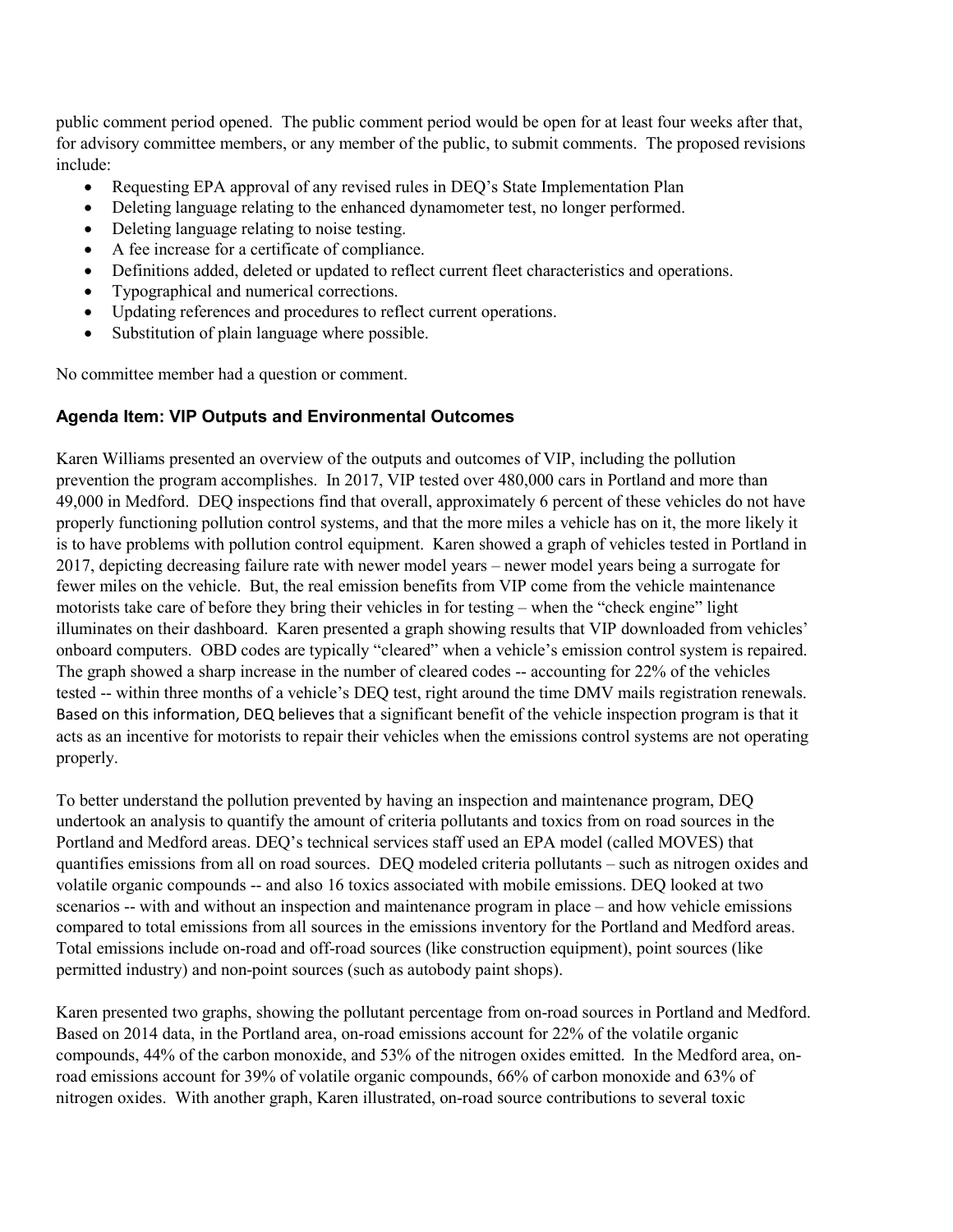pollutants in the Portland area: 57% of the ethylbenzene, 45% of benzene, and more than 20% of several other toxics like acetaldehyde and polycyclic aromatic hydrocarbons. DEQ's analysis showed that if the vehicle inspection program were not operating in the Portland area, overall on-road emissions of 8 toxic pollutants would increase 10 to 20 %, and three criteria pollutants from on road sources would increase 7 to 19 percent. In absolute numbers, this would amount to an annual benzene increase of 42 tons and an annual volatile organic compounds increase of 1,400 tons. In the Medford analysis, overall emissions of toxic pollutants from on road sources (without VIP in place) increase 6 to 8%, on road emissions of criteria pollutants increase 5 to 7%, and benzene increases about five tons per year.

#### **Questions/comments**

• Cars tested at dealerships and in fleets could account for a large number of daily tests. In your data, can you distinguish the vehicles of the general public from those being tested at dealerships or as part of fleets?

**Response:** The graph used in the presentation showing numbers of cars with OBD code clearing relative to time before registration renewal, included results from cars tested at the stations as well as those tested remotely and those tested at dealerships. The data can be parsed to show cars tested at stations versus dealerships, but in this graph, they are combined. The failure rate for cars tested at dealerships is, indeed, much lower than the average failure rate; it's less than 1%.

• To qualify for the mobile on site testing you need a certain number of vehicles -- you can't be a small operation with a lot of dirty cars; are these mostly new car dealerships and franchises?

**Response:** Yes, that's correct. DEQ Too could help to fill that gap (for smaller dealerships). As well, as DEQ Too is adopted by the larger dealerships, this could make the mobile on site testing van more available to smaller dealerships.

• But when a dealer is running a car through the station, you don't know that it's a dealer car, correct?

**Response:** Yes, that's correct.

When you say "on road", are you just talking about light duty vehicles and heavy gasoline vehicles? This could not include heavy duty diesel on road vehicles because heavy duty diesel would contribute more than the bar graph shows for PM 2.5.

**Response:** DEQ's understanding is that "on road" sources in the emission inventory includes all on road vehicles. The MOVES model, however, does not account for particulate contributions from diesel vehicles. Also, in other presentations that show sources of specifically diesel particulate matter, the on road contribution is much higher. [After the lunch break, Karen read to the committee a portion of the methodology section from the Technical Services report which confirmed that on road sources in the emission inventory included all on road vehicles – gasoline and diesel.]

What year is this data from?

# **Response:** 2014

• How did you figure out the "No VIP" scenario?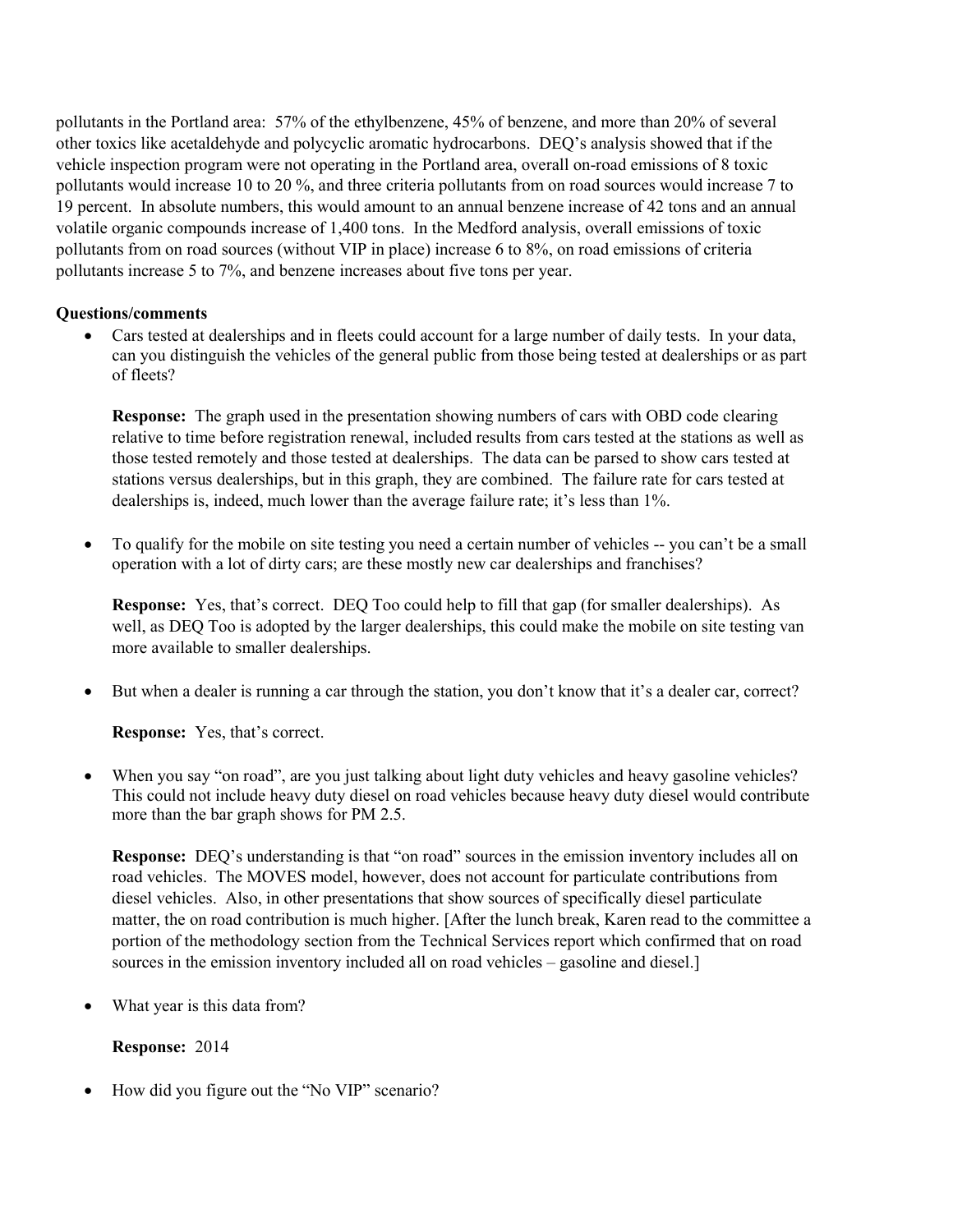**Response:** The MOVES model gives "credit" or calculates pollutant reductions attained by having certain pollution control strategies in place. If the analyst wants to model what on road emissions would be given particular fleet characteristics and other control programs you have in place, in an oversimplified way, you uncheck the box for an inspection and maintenance control program.

• Have pollution control systems on cars gotten better over time? For example, the California clean car standards Oregon adopted reduce greenhouse gas emissions and toxics; is that because the pollution control systems that manufacturers use have gotten better?

**Response:** Yes, pollution control systems have gotten better and more durable. Also, the introduction of on board computers allowed for reduced emissions because of the ability to precisely control the stoichiometry of combustion. OBD also alerts the motorist there is a problem with the emissions control system so the motorist can have it quickly repaired. One committee member observes that their repair shop is replacing fewer oxygen sensors and catalytic converters; they are more durable and may be related to California's extended warranty requirement.

# **Agenda Item: VIP current and projected revenue and expenses and proposed fee increase**

VIP's 17-19 budget is approximately \$24 million and comes from fee revenue plus a relatively small amount (\$1.4 million) from DMV. In the 2005 – 2007 biennium, when the dynes were still in place, VIP had approximately 130 full time equivalent staff positions. Since then, the number of positions declined and held steady at approximately 100 FTE, until 2017 when the program reduced staffing by 7 FTE. In the 2013 – 15 biennium, expenses began exceeding revenue, driven largely by increasing personnel costs, but the program was able to manage until now by using ending balances. DEQ prefers to have about \$3 million in ending balances in VIP to maintain cash flow in the first months of the new biennium.

The largest portion of VIP's current biennium budget is personal services (salaries and benefits) and the second largest category is service and supplies (e.g. training, telecommunications, utilities, uniforms, property leases). Indirect costs pay for agency central services, such as accounting and agency management. Capital costs and special payment make up slightly more than 3% of the VIP budget.

DEQ must submit a balanced budget to the Legislative Fiscal Office - meaning expenses cannot exceed revenue – and for the 19-21 biennium, that shortfall is about \$4.6 million. This equates to 8 FTE positions – 5 inspectors and 3 administrative staff that work at the VIP Tech Center. Reducing the program by 8 FTE may result in increased wait times at the stations and would decrease technical and administrative support available to the public.

DEQ last increased the VIP fee in 1997 and that was intended to support the program for 10 years. With program efficiencies, innovations and careful spending, the program has been able to sustain itself for an additional 11 years. DEQ projects that certificate sales will continue to increase, but those small increases would not generate enough revenue to sustain the program. The current fee is \$21 in Portland, \$10 in Medford, and \$26 for mobile on site dealer testing. The proposed fee structure is:

- Portland Metro Area \$25 per certificate; \$4 increase
- Medford–Ashland Area \$15 per certificate; \$5 increase per biennium until 2023, when the fee reaches \$25 per certificate.
- Mobile On Site Dealer Testing \$30 per certificate; \$4 increase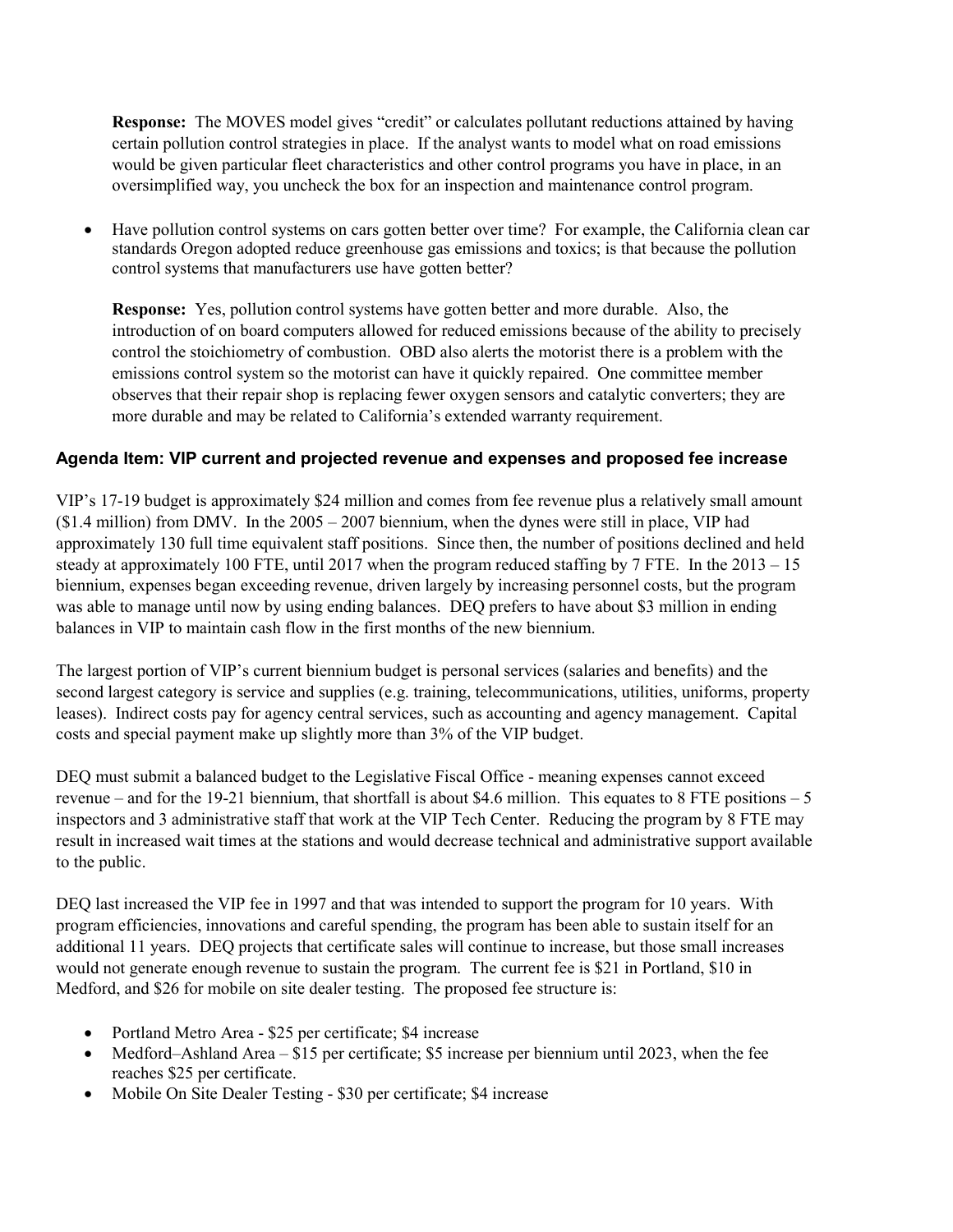The new fees would become effective on July 1, 2019 and DEQ projects that revenue would increase \$4.6 million in the  $19 - 21$  biennium. DEQ expects the new fees to sustain the program through the  $23 - 25$ biennium.

#### **Questions/comments**

• Do you take into consideration the number of electric vehicles being sold?

**Response:** Yes, we take that into consideration when we project the number of vehicles we expect to test.

• What is the cost difference to administer the program through the stations versus DEQ Too?

**Response:** At this point, we don't have enough DEO Too users to be able to answer that question; DEQ Too is currently only about two percent of certificates sold.

• Referring to a graph of certificates sold and projections: Do you expect to sell fewer certificates?

**Response:** No. Because of the scale on the graph, it is difficult to discern small increases and decreases. The data actually shows the trend staying flat or increasing a small amount.

Who set the VIP boundaries?

**Response:** The boundary is set in Oregon administrative rule and that was last done in 1994. DEQ not only looked at vehicle registration data but also census block data. In particular, DEQ used travel-to-work data to understand what cars were coming into the metro area and from where. Other factors were considered as well and the rule was open to public comment.

• Do you have confidence that the data accumulated in 1994 is still relevant? Or will it be reviewed?

**Response:** DEQ acknowledges that the census data is more than 20 years old. While the VIP boundary is out of scope for this rulemaking, we could be looking at that in the next couple of years when we have new census data. Potential changes could include a boundary expansion.

• Can you provide the rule citation for the boundaries? Do you have other guidance or specific language that gives the agency direction for setting the boundaries?

**Response:** Yes, though the rule language that defines the boundary, itself, is quite long and detailed. Criteria for the methodology DEQ uses is not in rule but Karen will assemble a summary of what kind of information DEQ considered when the boundary was last set. Karen will also send the committee maps of the boundary that are finer resolution than what is available on-line.

# **Agenda Item: Review Fiscal Impact Statement**

The Committee reviewed the draft fiscal impact statement. DEQ is required to share with all potentially affected stakeholders was DEQ believes to be the fiscal impact of this rulemaking and fee increase. DEQ does not do an in-depth economic analysis, consult economists or conduct original research. We rely on the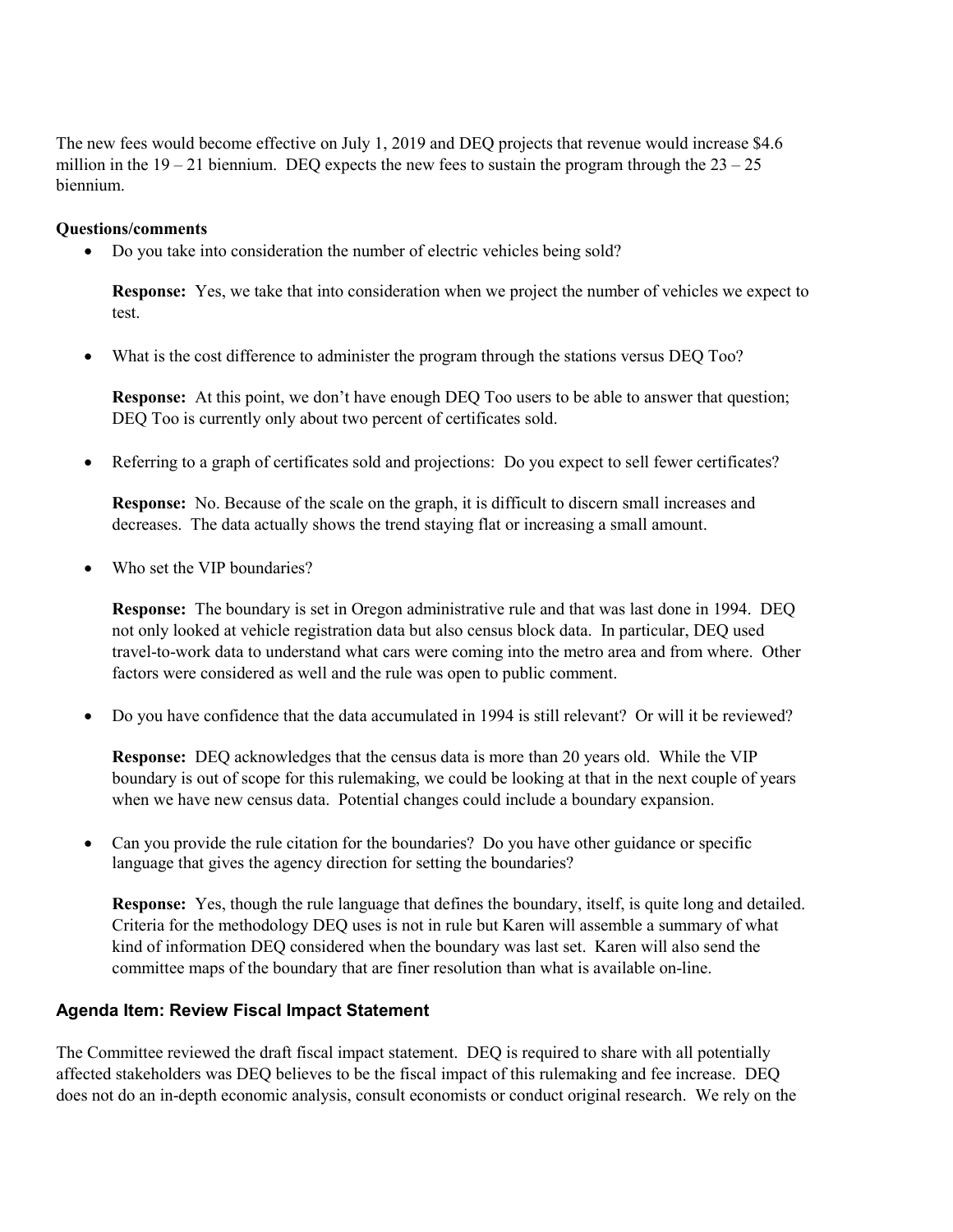fiscal advisory committee to help us understand what the fiscal impact of this rulemaking will be on individuals, constituents, large and small businesses. The advisory committee's input, comments, questions and requests for DEQ to consider additional information are very valuable and will inform our revisions to the fiscal impact statement.

#### **Questions/comments**

• Would legislative approval be required for this fee increase? Are they aware of it?

**Response:** Yes, the 8 FTE that would be cut were part of a policy option package submitted as part of the agency request budget. Those positions would be restored if the Legislature approves the fee increase. All fee increases that agencies propose must be approved by the Legislature.

- Regarding the environmental justice analysis: For Damascus, please revisit that data it does not look representative. The city boundary for Damascus is also out of date on the VIP boundary map. The city of Damascus disincorporated two and a half years ago. Other annexations to Clackamas County cities are not shown.
- How and why did you pick the four focal points for the EJ Screen analysis?

**Response:** DEQ picked the four locations to represent a roughly equal distribution across each of the two vehicles inspection areas – for Portland, a 10-mile radius around each of the three locations approximately covers the vehicle inspection area. Since Medford is roughly in the center of that vehicle inspection area, DEQ retrieved data from a 10-mile radius around that city. DEQ didn't choose the four focal points to convey particular characteristics of the cities, themselves.

• Advisory committee member suggests that to retrieve information about vulnerable populations and who will have to pay the fee, DEQ should cover the whole vehicle testing area. This EJ section does not seem representative of the question: what vulnerable populations will be affected by the fee increase?

# **Agenda Item: Discussion of Fiscal Impact and Methods to Reduce Fiscal Impact on Small Businesses**

DEQ projected the following questions on the screen and asked the advisory committee:

- Will the rule have a fiscal impact?
- What will be the extent of the fiscal impact?
- Will the rule have a significant adverse impact on small businesses?
- If so, how can that adverse impact be mitigated?

#### **Questions/Comments**

• Has DEQ done a cost comparison of DEQ to private businesses – like auto repair shops - providing vehicle inspection service? DEQ's loaded costs for salary and benefits per VIP employee look to be about \$170,000, which is a considerable load. Can we meet the air quality standards at a lower overall cost to the consumer?

**Response:** Note that DEQ's presentation presented the biennial budget so the personnel costs the advisory committee member referenced would cover two years. DEQ calculates that a Public Service Representative 3 expenditure – the most common classification in the vehicle inspection program – is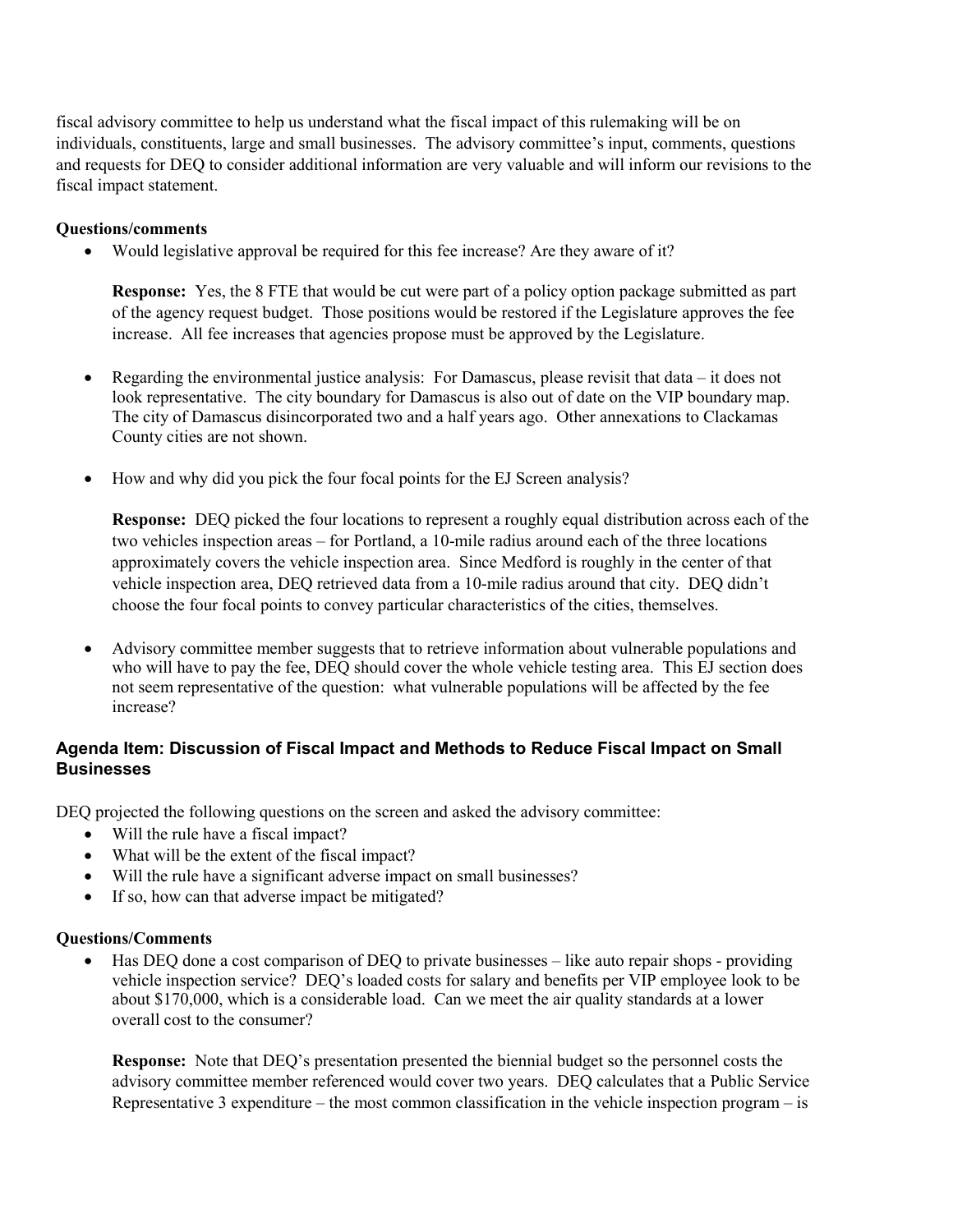about \$223,000 per biennium. Expenditure for a station manager – a higher classification – is about \$345,000 per biennium. DEQ did an analysis of the costs of privatizing the vehicle inspection program and found at that time that the cost per test for the consumer would have exceeded the certificate fee DEQ was charging.

- An advisory committee member notes that repair shops using DEQ Too may also charge a fee for that service to the consumer, in addition to the cost of the certificate.
- An advisory committee member comments that the issue of decentralized testing has been discussed in the independent auto repair industry over several decades and has noted the considerable expense for shops to be equipped to conduct the testing, manage the data, and assure the integrity of the process. Member also notes potential conflict with a repair shop charging a consumer for the vehicle certification as well as for the repair of the vehicle.
- Committee member notes that as DEQ Too participant, via the remote connection they are simply transmitting the information about the vehicle's emission control system with the vehicle identification number to the DEQ vehicle inspection program. The DEQ Too participant does not pass or fail the vehicle – DEQ VIP still makes that decision.
- Committee member comments that for lowest income Oregonians, though they are more vulnerable to all cost increase, this fee increase is modest. Not raising the vehicle inspection fee does not solve problem of lower income people being more vulnerable. Committee member supports the fee increase.
- Committee member comments that the rule will not have a fiscal impact. Four dollars per vehicle per biennium is not significant. Recommends raising the fee to maintain high level of service in an important program.
- Committee member comments that a \$2 increase per year per vehicle is not insignificant for car dealers. A dealer might test 60 cars per month and this will have a fiscal impact on them. Suggests that a bulk discount, coupon or discounted prepayment for multiple vehicles would help dealers. Most dealers are very small businesses, having less than 10 employees.
- Committee member comments that auto dealers could increase the cost of a car by \$4 to cover the cost of the fee increase and that does not seem like a large fiscal impact. Also all dealers within the boundary could increase car cost by \$4 so no one would be at a competitive disadvantage.
- Committee member comments that wholesale price of cars is getting closer to retail price, so any increase (e.g. DEQ fee, business license, electricity) cuts into their income.
- Committee member comments that is unfortunate that these discussions of fiscal impact don't allow for benefits analysis as well as cost analysis. For example, the cost of emissions is highest on environmental justice communities, as a public health cost and out-of-pocket costs (e.g. purchasing more inhalers, lost work days). We should have a column for benefit analysis as well as cost analysis in fiscal impact statements.
- There are benefits of VIP to the environmental justice communities, which are often located along major freeways.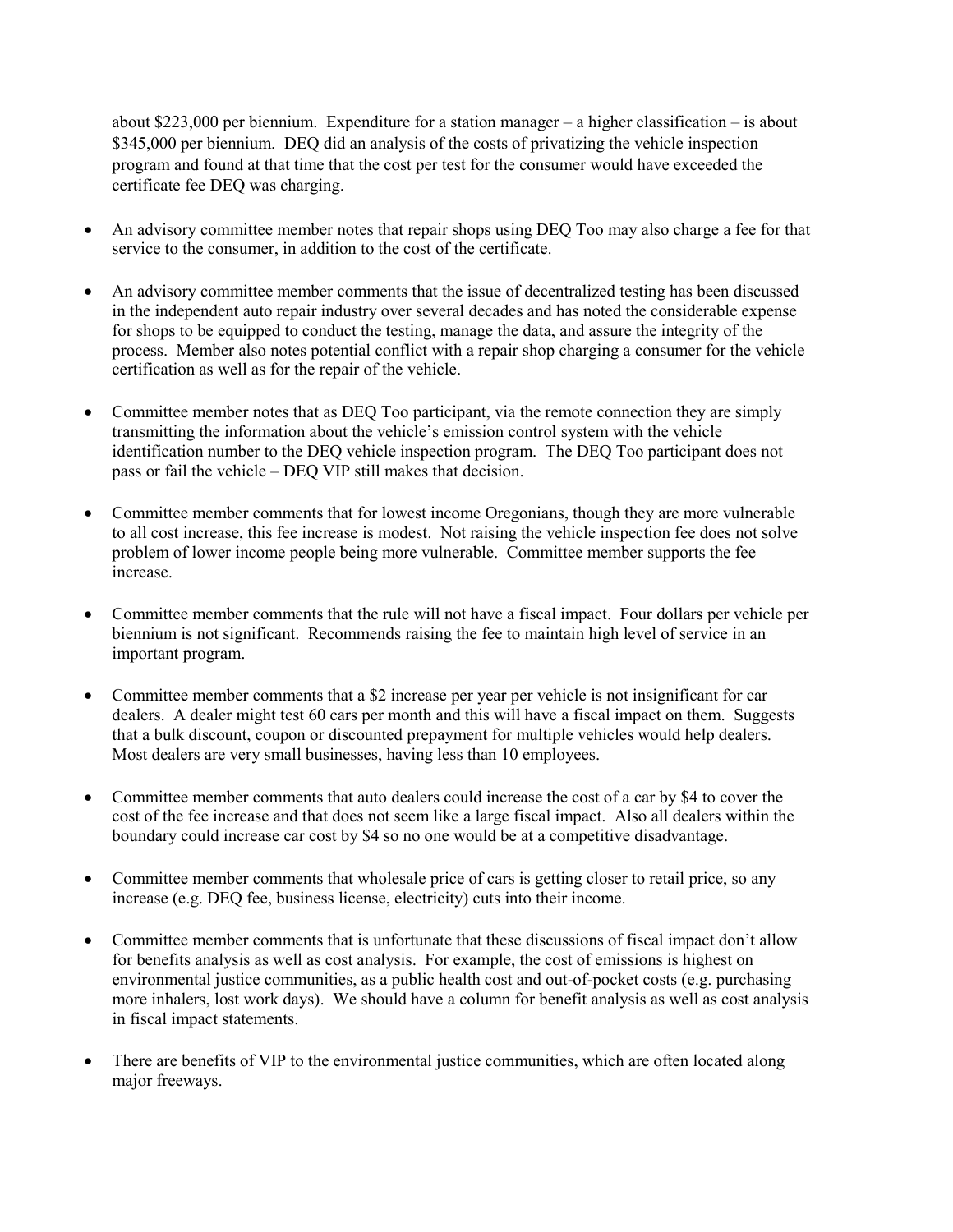When we say "small business," are we talking just about dealerships or other small businesses, like restaurants? Do we know the average fleet size of a small business?

**Response:** We are talking about any small business. Based on VIP inspectors' experience, small businesses like an auto parts store or paint shop, would have fewer than five cars in their fleet. Businesses like cable companies would have more than that.

- If VIP does not remain sustainable, there would be a negative fiscal impact on small auto repair businesses. Auto repair driven by a check engine light, is not only benefiting air quality but also the longevity of the vehicle. There would also be a fiscal impact on other sources of air pollution (e.g. industrial, commercial) that would have to reduce their pollutant load if autos were not doing their share.
- Air quality is improving because of these programs working together: check engine lights notifying motorists of problems, motorists bringing cars for repair, manufacturers making better products.
- Because the Medford fee is going up more than the Portland fee, and in three increments, even though it's still not much money, DEQ should expect more opposition to the fee increase in Medford. Commenter agrees with fiscal impact statement that there are more low income people in Medford area, particularly retired people.

DEQ asks, in particular, if there will be a significant adverse impact on small businesses and if so, what can we do to mitigate that.

- As an example of a way to mitigate the impact, for auto dealers, DMV sells trip permits in books, and each permit needs to be turned back in to DMV, whether it's used or not. Something like this, if dealers could pre-purchase a book of certificate fees, at a reduced rate, and each coupon would be redeemable when a vehicle comes into a station and passes the test.
- If DEQ reduces the fee increase for auto dealers, and still needs to meet a revenue target to sustain the program, then individual motorists will have to pay more.
- Small businesses pay numerous fees, licenses, insurance premiums and taxes. While this fee increase is not adverse, these costs are cumulative and we need to recognize that and keep in mind that small businesses provide most of the jobs in state. Government should make sure we keep our costs as low as possible for businesses and still meet the needs of our citizens.
- Given the broad range of small businesses, for some the fiscal impact may be zero and for other the impact may be substantial. Recommend that DEQ reach out to local chambers of commerce, who will have a good perspective about how this could affect their members.
- Do we have criteria or threshold for determining what constitutes "significant impact?"

**Response:** No, we don't have criteria and DEQ doesn't define for stakeholders what would be a significant impact to them. DEQ looks to the entities affected to define what they consider a significant impact.

We need to wait for a small business to come forward in the public comment period and say this is going to have a significant adverse impact to them – otherwise, we are just spinner our wheels.